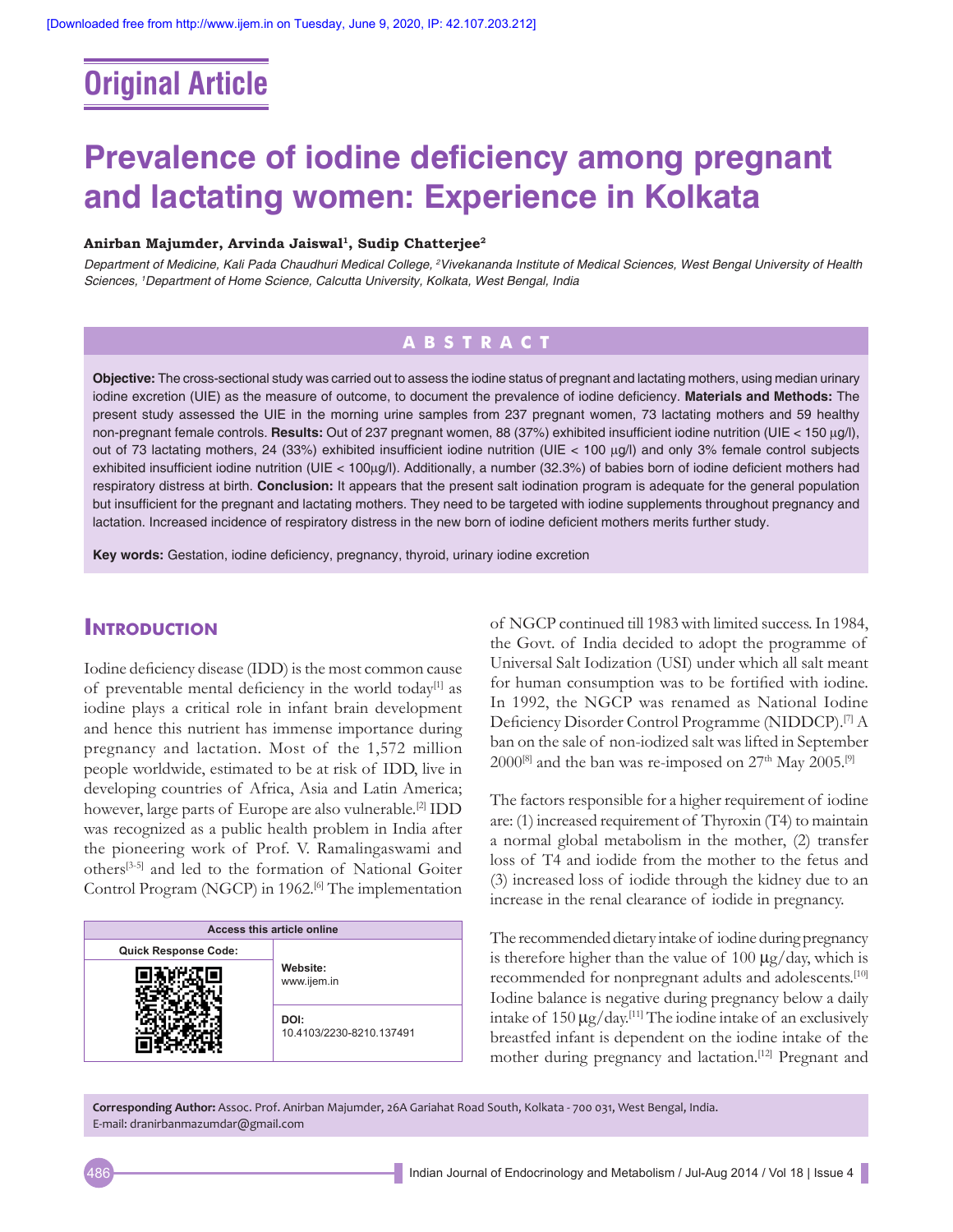Majumder, *et al*.: Prevalence of iodine deficiency among pregnant and lactating women: Data from Kolkata

lactating women and neonates are the main targets of the effects of iodine deficiency because of the impact of maternal, fetal and neonatal hypothyroxinemia on neonatal brain development.<sup>[13]</sup>

Kolkata is conventionally considered as an iodine-replete area because of its proximity to the sea. In this study, we have evaluated the prevalence of iodine deficiency among pregnant and lactating mothers, almost three decades after the adoption of USI program by the Indian Government.

The recommended iodine intake during pregnancy was increased from 200 to 250 µg/day and median UIE concentration cut off was increased from 100  $\mu$ g/l to  $150 \text{ kg}/1$ .[12]

## **Materials and Methods**

The reference population comprised pregnant women attending the antenatal clinic of the Vivekananda Institute of Medical Sciences, Kolkata, India. The hospital is a charitable organization serving low socio‑economic groups. The controls were selected among the healthy non-pregnant female hospital office employees (nursing staff were not included). The subjects were consecutively selected. This observational study was approved by the Hospital's Ethics Committee and informed consent was obtained from all subjects.

#### **Inclusion criteria**

- Age between 20 and 45 years
- Pregnant or lactating mother.

#### **Exclusion criteria**

- Any concomitant acute or chronic illness or disease
- Known history of thyroid disorder: present or past
- Ingestion of iodine containing products like cough syrups.

After collecting the basic data (age, gestational age or last childbirth and presence of any exclusion criteria), the subjects were requested to give spot urine samples during a routine clinic visit (between 8.00-10.30 am). Lactating mothers who had recently (less than 10 days) delivered in the hospital were also invited to participate. The urine samples of healthy female hospital employees were collected in morning hours. The urine samples were collected in plastic screw capped and labeled containers. Approximately 20 samples were collected each day. The samples were placed in an ice box and transported to the laboratory.

Finally, 237 pregnant women, 73 lactating mothers and 59 healthy non‑pregnant female controls had data suitable for analysis. Perinatal outcome of the babies of 65 mothers who delivered in our institution (others were lost on follow up and must have delivered in some other institution) are also available for analysis.

Median UIE is a key indicator of recent iodine intake among the population as recommended by the World Health Organization (WHO)<sup>[14]</sup> and this was estimated to evaluate the iodine nutrition status of the study population.

Based on the UIE cutoff values as set by the WHO, the study subjects were categorized as insufficient iodine nutrition and adequate iodine nutrition. Urinary Iodine excretion was assessed by using the ammonium persulfate method as recommended by the WHO.<sup>[14]</sup>

### **Results**

All the pregnant women, lactating mothers and control group are age matched [Table 1]. Out of 237 pregnant women studied, 88 (37%) pregnant women had insufficient iodine nutrition status based on median urinary iodine excretion (UIE  $\leq$  150µg/l) [Table 2].

Insufficient iodine nutrition was most prevalent in the 3rd trimester (40%). In our study, the figures for insufficient iodine nutrition increased from 30% in first trimester to 37% in second trimester and to 40% in the third trimester [Table 3].

Out of 73 lactating mothers, 24 (33%) exhibited insufficient iodine nutrition based on median urinary iodine excretion (UIE  $\leq 100\mu g/l$ ) and no significant association was found between the age of the lactating mothers and their iodine nutrition status [Table 4]. As only 2 subjects (3%) out of 59 female control subjects had mild iodine deficiency and the rest had adequate iodine nutrition status [Table 5], it appears that the salt iodination program is adequate for general population.

| Table 1: Age of the population |                       |                  |         |  |
|--------------------------------|-----------------------|------------------|---------|--|
| Age (years)                    | <b>Pregnant women</b> | Lactating mother | Control |  |
| $20-29(%)$                     | 199 (59)              | 63 (86)          | 46 (78) |  |
| $30-39(%)$                     | 35(15)                | 10(14)           | 11(19)  |  |
| >40(%)                         | 3(1)                  | 0                | 2(3)    |  |
| Total                          | 237                   | 73               | 59      |  |

| Table 2: Median urinary iodine excretion of pregnant<br>women $(n=237)$ |                    |                                                         |                                              |
|-------------------------------------------------------------------------|--------------------|---------------------------------------------------------|----------------------------------------------|
| Age<br>(years)                                                          | No. of<br>subjects | <b>Insufficient</b><br>iodine nutrition<br>UIE<150 µg/l | Adequate<br>iodine nutrition<br>UIE>150 µg/l |
| $20 - 45$ (%)                                                           | 237 (100)          | 88 (37)                                                 | 149 (63)                                     |

UIE: Urinary iodine excretion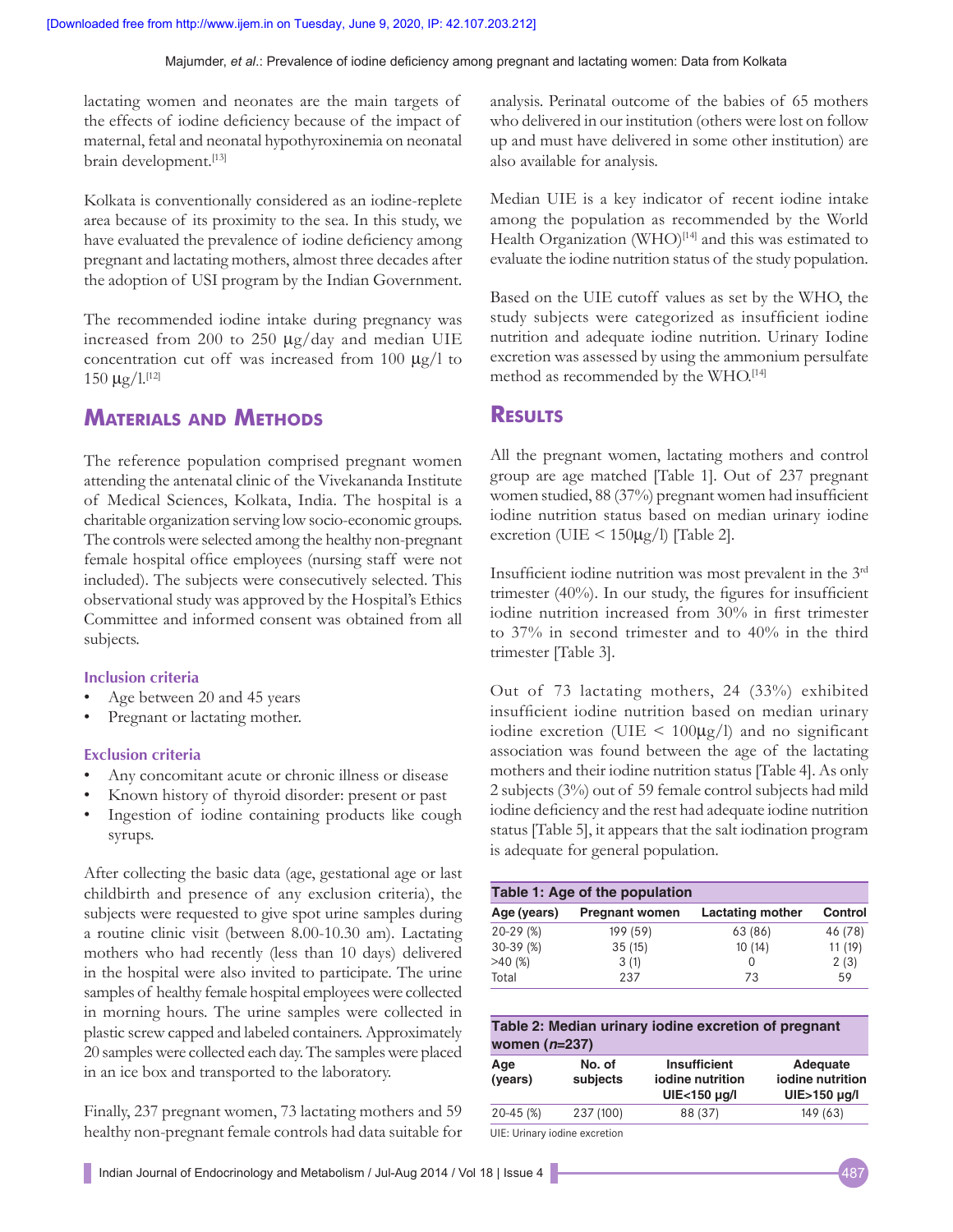Sixty‑five iodine deficient mothers were delivered in our institution. The perinatal outcome of the babies was noted from charts and compared to the chart data of 108 babies born on the same days as these babies, but from non iodine deficient mothers. There was no difference in timing of delivery, birth weight, cesarean section rates, Apgar scores, or stay in the NICU. However, 21 (32.3%) of the 'iodine deficient' babies were noted to have respiratory distress by the Pediatrics resident on duty who was unaware of the iodine status. In contrast, of the 108 babies delivered of non iodine deficient mothers, only 11 (10.1%) had respiratory distress (non significant).

## **Discussion**

The UIE represents recent iodine intake and is widely accepted as a good indicator of iodine nutrition status.<sup>[14]</sup> Epidemiological criteria for assessing iodine nutrition status of adults is based on median UIEs<sup>[15]</sup> (severe iodine deficiency <20 μg/l, moderate iodine deficiency between 20-49  $\mu$ g/l, mild iodine deficiency between 50-99  $\mu$ g/l and adequate iodine nutrition  $>100 \mu g/l$ .

| Table 3: Median urinary iodine excretion of pregnant<br>women ( $n=237$ ) in each trimester |                    |                                                         |                                               |
|---------------------------------------------------------------------------------------------|--------------------|---------------------------------------------------------|-----------------------------------------------|
| <b>Trimester</b>                                                                            | No. of<br>subjects | <b>Insufficient</b><br>iodine nutrition<br>UIE<150 µg/l | Adequate<br>iodine nutrition;<br>UIE>150 µg/l |
| $1^{st}$ (%)                                                                                | 40 (17)            | 12 (30)                                                 | 28 (70)                                       |
| $2^{nd}$ (%)                                                                                | 110 (46)           | 41 (37)                                                 | 69 (63)                                       |
| $3^{rd}$ (%)                                                                                | 87 (37)            | 35(40)                                                  | 52 (60)                                       |
| Total                                                                                       | 237                | 88                                                      | 149                                           |
| %                                                                                           | (100)              | (37)                                                    | (63)                                          |

UIE: Urinary iodine excretion

| Table 4: Median urinary iodine excretion level of<br>lactating women of different age groups $(n=73)$ |          |                                                                   |                                                     |
|-------------------------------------------------------------------------------------------------------|----------|-------------------------------------------------------------------|-----------------------------------------------------|
| Age (years)                                                                                           | No. of   | <b>Insufficient</b><br>subjects iodine nutrition;<br>UIE<100 µg/l | Adequate<br>iodine nutrition;<br>$UIE \ge 100$ µg/l |
| Group 1: 20-25 (%)                                                                                    | 35(48)   | 14 (40)                                                           | 21(60)                                              |
| Group 2: 26-29 (%)                                                                                    | 28 (38)  | 5(18)                                                             | 23 (82)                                             |
| Group 3: 30-35 (%)                                                                                    | 10(14)   | 5(50)                                                             | 5(50)                                               |
| Group 4: 36-39                                                                                        | None     |                                                                   |                                                     |
| Group 5: 40-45                                                                                        | None     |                                                                   |                                                     |
| Total (%)                                                                                             | 73 (100) | 24 (33)                                                           | 49 (67)                                             |

UIE: Urinary iodine excretion

| Table 5: Median urinary iodine excretion of female<br>control subjects $(n=59)$ |                    |                                                          |                                              |
|---------------------------------------------------------------------------------|--------------------|----------------------------------------------------------|----------------------------------------------|
| Age (years)                                                                     | No. of<br>subjects | <b>Insufficient</b><br>iodine nutrition;<br>UIE<100 µg/l | Adequate<br>iodine nutrition<br>UIE>100 µg/l |
| $20 - 45$ (%)                                                                   | 59 (100)           | 2(3)                                                     | 57 (97)                                      |

UIE: Urinary iodine excretion

The median UIE are used to categorize the iodine nutrition of pregnant women (insufficient iodine nutrition<150 μg/l, adequate iodine nutrition 150-249  $\mu$ g/l, more than adequate iodine nutrition 250-449 μg/l and no added health benefit  $>500 \mu g/l$ ) and lactating women (insufficient iodine nutrition  $\leq 100 \mu g/l$  and adequate iodine nutrition  $>$ 150 μg/l), based on the epidemiological guidelines advocated by the World Health Organization, UNICEF, and International Council for Control of Iodine Deficiency Disorders.<sup>[14]</sup>

In our study, the figures for insufficient iodine nutrition increased from 30% in first trimester to 37% in second trimester and to 40% in the third trimester [Table 3]. This is consistent with data showing that the requirement of iodine increases with the progression of pregnancy.<sup>[11,16]</sup>

In this study, it was observed that out of 237 pregnant women, 88 (37%) exhibited insufficient iodine nutrition (UIE  $\leq$  150  $\mu$ g/l) and out of the 73 lactating mothers, 24 (33%) exhibited insufficient iodine nutrition (UIE  $\leq 100 \mu g/l$ ). In contrast, only 3% female control subjects had iodine deficiency (UIE  $< 100 \mu g/l$ ) and the rest had adequate iodine nutrition status (UIE > 100 µg/l). Hence, it appears that the salt iodination program adopted by the Indian Government is adequate for general population but insufficient for the vulnerable group of pregnant and lactating mothers. Respiratory distress is a known feature of iodine deficiency in the neonate.<sup>[17]</sup> It is notable that in this study, a number (32.3%) of babies born from iodine deficient mothers had respiratory distress at birth, although this did not apparently have any deleterious outcome.

The recommended dietary intake of iodine during pregnancy and the cutoff values for UIE concentration were revised by the Technical Consultation convened by WHO Secretariat in 2007<sup>[15]</sup> and were later endorsed by WHO/ICCIDD/UNICEF.<sup>[14]</sup> The standards of salt iodization in India require an iodine content of 30 ppm at the time of manufacture, so as to deliver 15 ppm at the retail level (due to loss in transportation). The iodine content of the packaged salt was tested from 10 women at random and found consistent with package description. Therefore, salt consumption of 10 gm/day will provide only 150 µg/day of iodine with current level of iodine supplementation, which may not be sufficient to meet the increased requirement of pregnancy and lactation. Also, the increase in UIE cutoffs will lead to greater proportion of pregnant women being classified as iodine deficient. Despite the fact that the majority of pregnant women have access to adequately iodized salt, pregnant Indian women are likely to remain iodine deficient due to increase in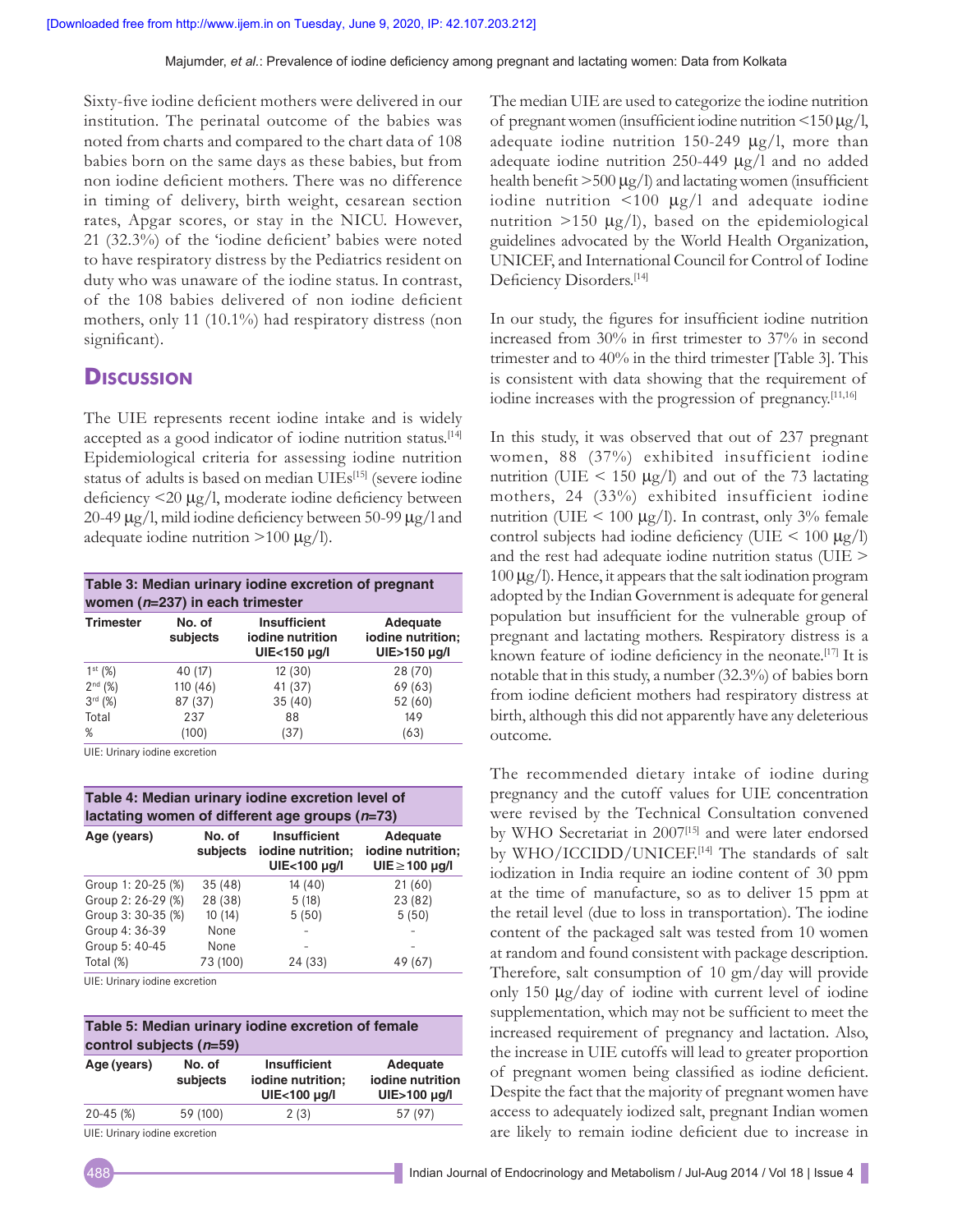#### Majumder, *et al*.: Prevalence of iodine deficiency among pregnant and lactating women: Data from Kolkata

demand during pregnancy.[16] It appears that iodine status of pregnant women in India will be adequate if the salt iodine content raised to 60 ppm,<sup>[18]</sup> so as to deliver 30 ppm at the retail level and a salt consumption of 10 gm/day will ensure 300  $\mu$ g/day of iodine intake.

Only limited number of studies reported minimum or low prevalence of iodine deficiency in pregnant Indian women<sup>[19,20]</sup> and 2% iodine deficiency among 150 pregnant women was found in a recent Indian study,<sup>[20]</sup> but most of the studies all over India reported widespread iodine deficiency among pregnant and lactating mothers.[18,21] Yadav *et al*., (2010) reviewed nine studies (from Rajasthan, West Bengal, Delhi, Haryana, Uttaranchal, Himachal Pradesh, and Maharashtra) from 1993 to 2008, of which 5 were community based and the majority of pregnant women had low median UIE (value ranged from 95  $\mu$ g/l to 178  $\mu$ g/l).<sup>[22]</sup> The authors concluded that available studies from India showed a significant iodine deficiency in pregnant women.

The median urinary iodine concentration progressively declined (from 106  $\mu$ g/l at recruitment, to 71  $\mu$ g/l at the second visit and to 69  $\mu$ g/l in the postpartum) among the tribal pregnant Indian women, indicating that these women were iodine deficient throughout pregnancy, despite the fact that three quarters of these women had access to iodized salt (i.e.  $>15$  ppm).<sup>[16]</sup>

The prevalence of IDD in the pregnant women has also been reported from other parts of the country like Delhi.<sup>[23]</sup> Uttaranchal<sup>[24]</sup> and West Bengal,<sup>[25]</sup> indicating widespread iodine deficiency among the pregnant women. The data of these studies were reported as per the old cutoff values.

The results of the present study may not be generalizable to all pregnant women in India as it was a hospital based convenient sampling in urban setting. However, similar data have been reported from most parts of India as discussed above, from hospitals as well as community based studies.

Two trials started in 2008 in areas of low iodine status: one in Bangalore, India (*n* = 325), and another in Bangkok, Thailand ( $n = 514$ ), where pregnant women received a daily dose of 200 µg of iodine (as KI) or an identical placebo throughout pregnancy. Both trials are ongoing, and women will be followed up during pregnancy and at delivery. The outcomes of these trials will provide the evidence base for iodine supplementation of pregnant women living in areas of iodine deficiency.[26] However, after iodine supplementation programme, thyroid autoimmunity has been considered as an important cause for persistence of goiter and it is believed that auto immunity has increased following salt iodization.[27,28]

Though, the impact of poor iodine nutrition among pregnant mothers may be far reaching and our small sample size on perinatal outcome lacks statistical significance on this issue. There is a suggestion of inferior perinatal outcome of the babies born out of the mother with insufficient iodine nutrition in respect to respiratory distress.

Our data suggest that unless the levels of universal salt iodization are stepped up, pregnant and lactation women as a group needs to be targeted with iodine supplements throughout pregnancy and lactation with Collosol Iodine Oral (Colloidal Iodine). Our finding of an increased incidence of respiratory distress in the new born of iodine deficient mothers merits further study.

### **References**

- 1. Zimmermann MB, Andersson M. Update on iodine status worldwide. Curr Opin Endocrinol Diabetes Obes 2012;19:382‑7.
- 2. Zimmermann MB, Andersson M. Prevalence of iodine deficiency in Europe in 2010. Ann Endocrinol (Paris) 2011;72:164‑6.
- 3. Ramalingaswami V, Subramanian TA, Deo MG. The aetiology of Himalayan endemic goitre. Lancet 1961;1:791‑4.
- 4. SrinivasanS, SinhaA, SubramanyanTA, Deo MG, RamalingaswamiV. Himalayan Endemic Deafmutism. Lancet 1964;2:176‑8.
- 5. Matovinovic J, Ramalingaswami V. Therapy and prophylaxis of endemic goitre. Bull World Health Organ 1958;18:233‑53.
- 6. Ramalingaswami V. The problem of goitre prevention in India. Bull World Health Organ 1953;9:275‑81.
- 7. Kapil U. National iodine deficiency disorder control programme (NIDDCP) in India: Current status and failure strategies. J Indian Thyroid Soc 2007;4:37‑49.
- 8. Kapil U. Progress made in elimination of iodine deficiency disorders and possible impact of lifting ban on sale of non‑iodised salt. J Acad Hosp Admin 2000;12:33‑41.
- 9. Sankar R, Pandav CS. Ban on sale of non‑iodized salt for human consumption: A step in the right direction. Natl Med J India 2005;18:169‑71.
- 10. Dworkin HJ, Jacquez JA, Beierwaltes WH. Relationship of iodine ingestion to iodine excretion in pregnancy. J Clin Endocrinol Metab 1966;26:1329‑42.
- 11. Delange F. Iodine requirements during pregnancy, lactation and the neonatal period and indicators of optimal iodine nutrition. Public Health Nutr 2007;10:1571‑80.
- 12. Leung AM, Pearce EN, Braverman LE. Iodine nutrition in pregnancy and lactation. Endocrinol Metab Clin North Am 2011;40:765-77.
- 13. Qian M, Wang D, Chen Z. A preliminary meta-analysis of 36 studies on impairment of intelligence development induced by iodine deficiency. Zhonghua Yu Fang Yi Xue Za Zhi 2000;34:75‑7.
- 14. WHO, UNICEF, ICCIDD. Assessment of iodine deficiency disorders and monitoring their elimination. A guide for program managers. 3rd ed. World Health Organization; 2007. [Last accessed on 2011 Nov 24].
- 15. WHO Secretariat, Andersson M, de Benoist B, Delange F, Zupan J. Prevention and control of iodine deficiency in pregnant and lactating women and in children less than 2‑years‑old: Conclusions and recommendations of the technical consultation. Public Health Nutr 2007;10:1606‑11.
- 16. Menon KC, Skeaff SA, Thomson CD, Gray AR, Ferguson EL, Zodpey S, *et al*. The effect of maternal iodine status on infant outcomes in an iodine‑deficient. Indian population. Thyroid 2011;21:1373‑80.